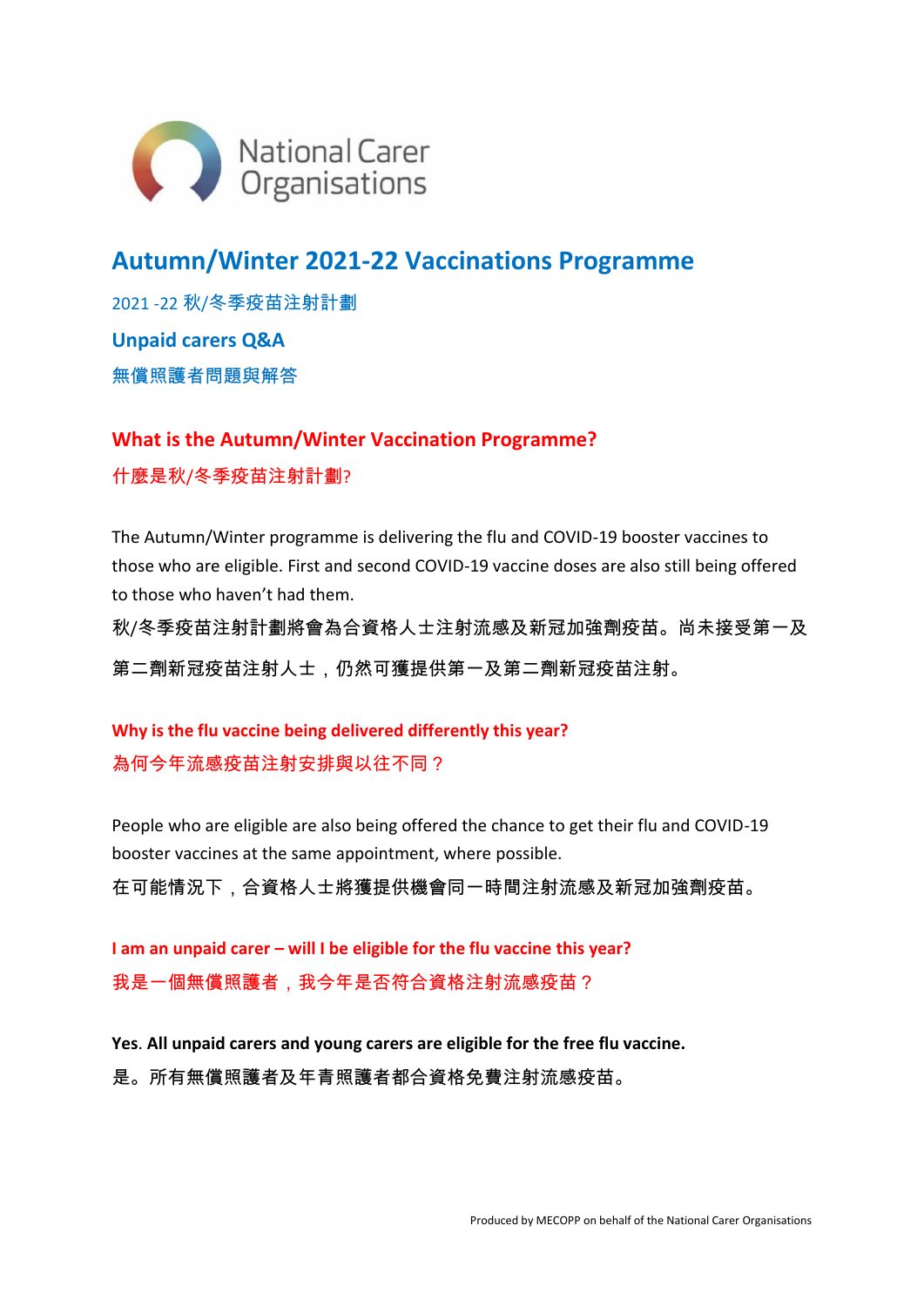This year, the eligible groups have been extended to also include everyone aged 50 and over and all primary and secondary school children. Further information about the eligible groups can be found on NHS Inform.

今年,合資格組別將伸展至包括所有五十歲及以上人士,以及所有中、小學生。更多 有關合資格組別的資料可於國民保健服務資訊網站 NHS Inform 找到。

### **Will unpaid carers be offered a COVID-19 booster vaccination?** 無償照護者是否將獲注射新冠疫苗加強劑?

Yes. NHS Scotland are following the JCVI advice and offering a booster dose to those most at risk first. From **mid-November, you will be able to book it online.**

## 是。蘇格蘭國民保健服務跟隨疫苗接種及免疫聯合委員會**(JCVI)** 建議,首先向最高危人 士提供加強劑。由十一月中開始,你可以在網上預約注射。

You can only **receive your coronavirus booster dose 6 months (24 weeks) after your second dose.**

# 你只可以於接受第二劑疫苗注射的六個月**(**二十四個星期**)** 後,接受注射新冠疫苗加強

#### 劑。

NHS Scotland will aim to give you both COVID-19 booster and flu vaccines at the same time where possible.

蘇格蘭國民保健服務的目標是:在可能的情況下,為你同時提供新冠加強劑及流感疫 苗。

**How do I make an appointment for the flu and COVID-19 booster vaccines if I am an unpaid carer?**

如果我是一個無償照護者,我如何預約注射流感及新冠加強劑疫苗?

- Young carers in primary and secondary school will be offered the flu vaccine as part of the schools programme.
- 正就讀中、小學的年青照護者將於學校疫苗計劃中獲提供流感疫苗。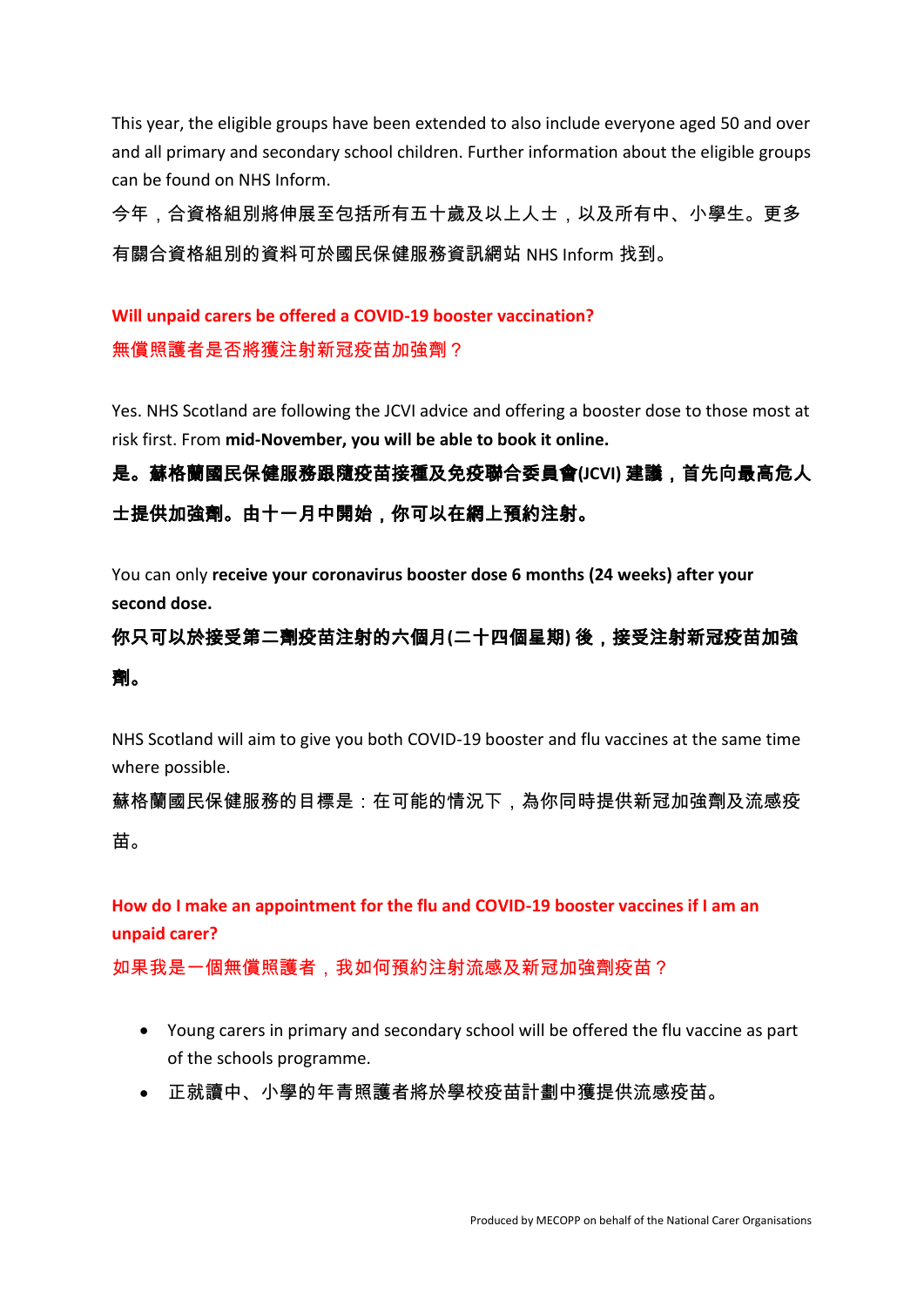- Those aged 60 or over will be contacted by their local NHS health board with details about their appointment for both vaccines.
- 六十歲或以上的照護者,則會獲當區的國民保健服務健康董事會通知:有關注 射這兩種疫苗的時間及詳情。
- For those aged under 60, an online booking system will be available from mid-November as well as the option to call the national phone line to book an appointment for both vaccines.
- 六十歲以下的照護者,可選擇透過由十一月中開始運作的網上預約系統及全國 性電話熱線,預約注射這兩種疫苗。

We want to ensure that all unpaid and young carers know they are eligible. Some carers will be contacted directly to encourage them to book and there will also be a public marketing campaign to raise awareness and encourage people to come forward.

我們想確保所有無償及年青照護者都知道他們符合資格。我們將直接聯絡一些照護 者,鼓勵他們預約;我們亦會舉辦一項公眾推廣活動,以提高人們意識及鼓勵他們接 種。

**Will I need to prove that I am an unpaid carer in order to get the flu and COVID-19 booster vaccines?**

我需要證明我是無償照護者才可獲注射流感及新冠加強劑疫苗嗎?

No. You will not have to show any form of verification when you book, or when you attend your appointment, to prove you are an unpaid carer.

不需要。當你預約、或應約時,你都不一定要出示任何形式的證明。

## **When will I be offered the flu and COVID-19 booster vaccines?**

我什麼時候可獲注射流感及新冠加強劑疫苗?

- Carers aged 70 and over should have already received a letter with their appointment details.
- 年滿七十歲及以上的照護者應該已經收到預約詳情的信件。